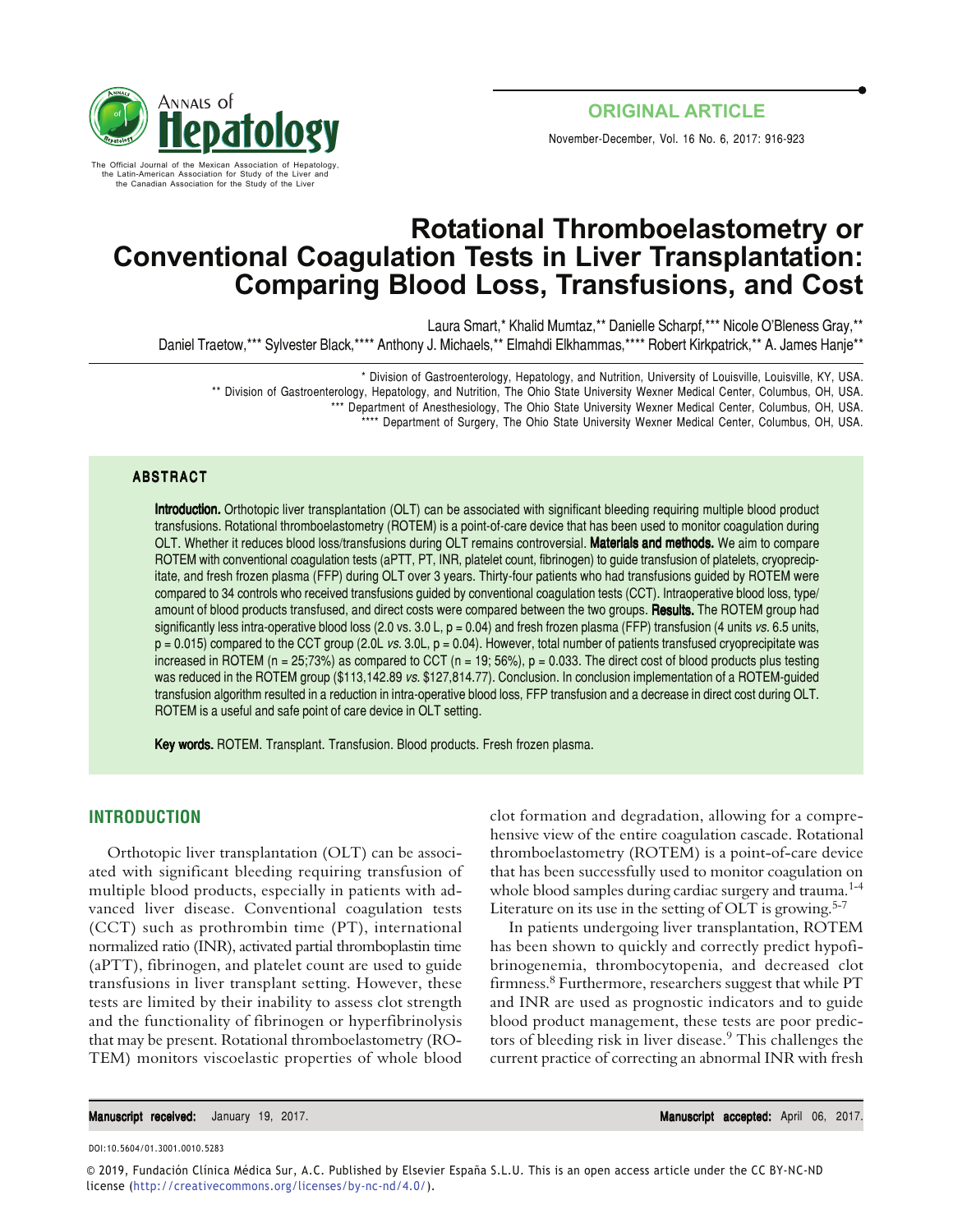frozen plasma (FFP) prior to invasive procedures, such as OLT. Overall bleeding risk cannot be accurately predicted by INR, as it measures only one of the many components of coagulation and clot stability. Transfusion of pRBCs, FFP, and platelets has been shown to be associated with increased morbidity and mortality in transplantation as well as worse graft survival.<sup>2</sup>

In addition to increased rates of infection and prolonged stays in intensive care units, $3$  increased transfusion rates can be very costly to both the patient and hospital. Toner, *et al*. found in their cross-sectional randomized study of 213 US centers that the mean cost for one unit of pRBCs was  $$210.74 \pm 37.9$  and the mean charge to the patient was  $$346.63 \pm 135$ <sup>10</sup>

Few studies have compared the cost of blood products and coagulation factors before and after the implementation of a ROTEM protocol. Gorlinger, *et al*. found an overall savings of 36% after implementation of ROTEM in visceral and liver transplantation surgery in Germany. Reduction in the cost of blood products with increase in cost of coagulation factors resulted in a decrease in overall cost.7 Cost reduction with the use of ROTEM has also been reported in cardiac and neurosurgery.<sup>11,12</sup>

Our primary aim in this study was to assess the impact of a ROTEM-guided transfusion protocol on intra-operative blood loss during OLT. We also assessed intraoperative transfusion requirements (total and for each blood component) and the direct cost of ROTEM based & conventional coagulation tests and blood products.

#### **MATERIALS AND METHODS**

Sixty-eight consecutive patients who underwent OLT from 2012 to 2014 at The Ohio State University Wexner Medical Center (OSUWMC) were included in this study. Data of thirty-four patients who received ROTEM guided transfusions after July 1, 2013 was collected prospectively and compared to the prior thirty-four patients who received transfusions based on conventional coagulation tests (PT, aPTT, INR, hemoglobin, platelets, and fibrinogen). There was no randomization and standardized anesthesia and surgical techniques were used; surgeries were performed by three equally experienced surgeons. Hemodynamic monitoring, antibiotics and immunosuppressive medications were also standardized in the two groups. All patients age 18 years or older who received a liver graft from a deceased donor and underwent OLT were included. The study protocol conformed to the ethical guidelines of the 1975 Declaration of Helsinki reflected in an exemption granted by our hospital Institutional Review Board.

Intra-operative blood product use (type and amount) as well as coagulation test results pre- and post-OLT were collected on all patients. Blood products given during OLT were pRBCs, FFP, cryoprecipitate, platelets, and salvaged blood. The amount of salvaged blood, which was recorded in milliliters, was converted to units by dividing the volume by 200 and then multiplying by 55%. This was based on one unit of pRBC having a red cell mass of 200 mL and salvaged blood having an approximate hematocrit of 55%, which has been previously reported.<sup>13</sup> Salvaged blood was converted to units so the total amount of blood transfused could be calculated in units. Intra-operative blood loss was estimated and recorded by the anesthesia provider. Data was extracted from charts in the electronic medical record, de-identified, and used to construct a database of OLT recipients with information on risk factors, pre-operative, and post-operative testing.

Blood products were transfused in the ROTEM group based on the algorithm in Figure 1. Four assays (EXTEM, INTEM, FIBTEM, and HEPTEM) were completed for each patient in the ROTEM group after optimizing calcium, temperature, pH, and hemoglobin. In EXTEM, coagulation is activated by a small amount of tissue thromboplastin and allows for assessment of factors VII, X, V, II, I, platelets, and fibrinolysis. In INTEM, coagulation is activated via the contact phase and is sensitive for factor deficiencies of the intrinsic coagulation cascade (factors XII, XI, IX, VIII, X, V, II, I) and for the presence of heparin in the sample. In FIBTEM, coagulation is activated as in EXTEM but cytochalasin D is added so platelets are blocked. The resulting clot is therefore only dependent on fibrin formation and polymerization so fibrin deficiencies are detected. In HEPTEM, coagulation is activated as in INTEM but heparinase in the reagent degrades heparin present in the sample so abnormalities due only to heparin are detected. Based on these assays, FFP, platelets, and/or cryoprecipitate were transfused according to our algorithm in Figure 1. Protamine or aminocaproic acid were also given based on the ROTEM results for residual heparin effect or primary fibrinolysis, respectively. Unfortunately, number of patients given either of these was not recorded in this study. Prior studies have shown that 20-36% of patients undergoing OLT develop hyperfibrinolysis and aminocaproic acid is a treatment.<sup>6,14,15</sup> Blood products including platelets and FFPs were transfused in the CCT group per the protocol in Figure 2, and fibrinogen was transfused only if the patient was still bleeding or fibrinogen was still low.

During OLT temperature was maintained above 36 °C, and pH was kept above 7.3. Calcium was infused to keep the ionized calcium level above 4.5 g/dL and hemoglobin was maintained above 8 g/dL. ROTEM tests (EXTEM, INTEM, FIBTEM, and HEPTEM) were only performed for patients in the ROTEM group according to the manufacturer's instructions by anesthesia providers. Coagulation tests for all patients and ROTEM tests for patients in the ROTEM group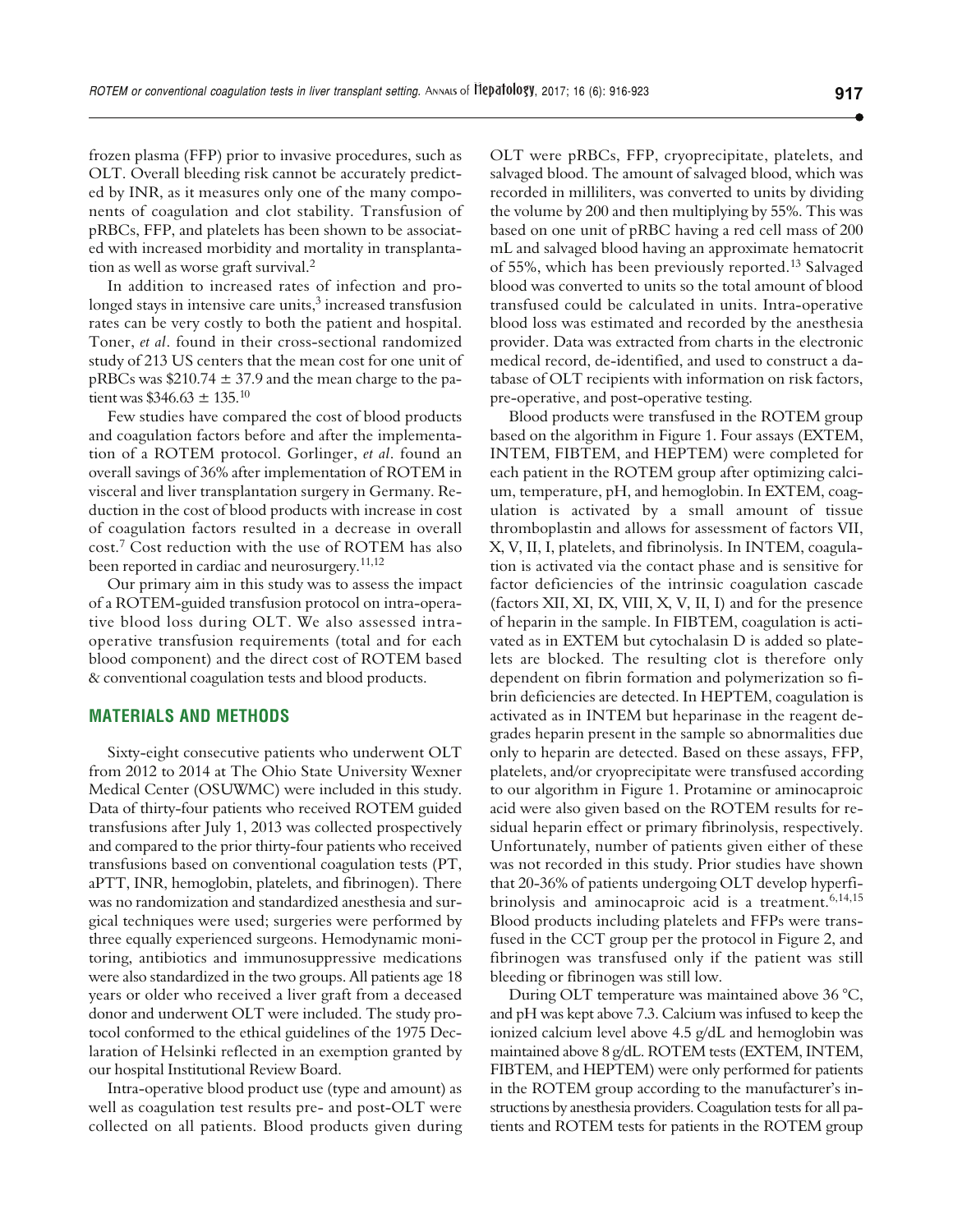





Figure 2. Ohio State University Liver Transplant Transfusion Algorithm (Conventional Coagulation Tests).

were performed at baseline, at the an-hepatic phase, at neohepatic reperfusion, prior to transfer to the intensive care unit, and at any other time deemed necessary by the clinical judgement of the anesthesia provider or surgeon.

The direct cost per unit of each type of blood product was obtained from OSUWMC's Transfusion Services, and total cost of products was then calculated. The cost of conventional coagulation tests was obtained from OSUW-MC's laboratory services, and the cost of ROTEM reagents was obtained from Tem Systems, Inc. The cost of operating the ROTEM (manpower) is equivalent to performing the laboratory tests so this cost was not included.

The total costs for testing were then calculated based on running four ROTEMs or four sets of conventional coagulation tests per surgery, which is the average number of tests performed during a liver transplant at OSUWMC.

Our sample size of sixty-eight patients was based on a pilot project at OSUWMC that evaluated a total of sixteen patients. The amount of blood products transfused and intraoperative blood loss were studied in the pilot project, with a trend toward decreased total blood product use (10.1 units *vs*. 20.5 units) and blood loss (2.0 units *vs*. 3.0 units) found in the ROTEM group. With the  $\chi^2$  test and a 2-sided  $\alpha$  value of 0.05 as the significance criterion, a sam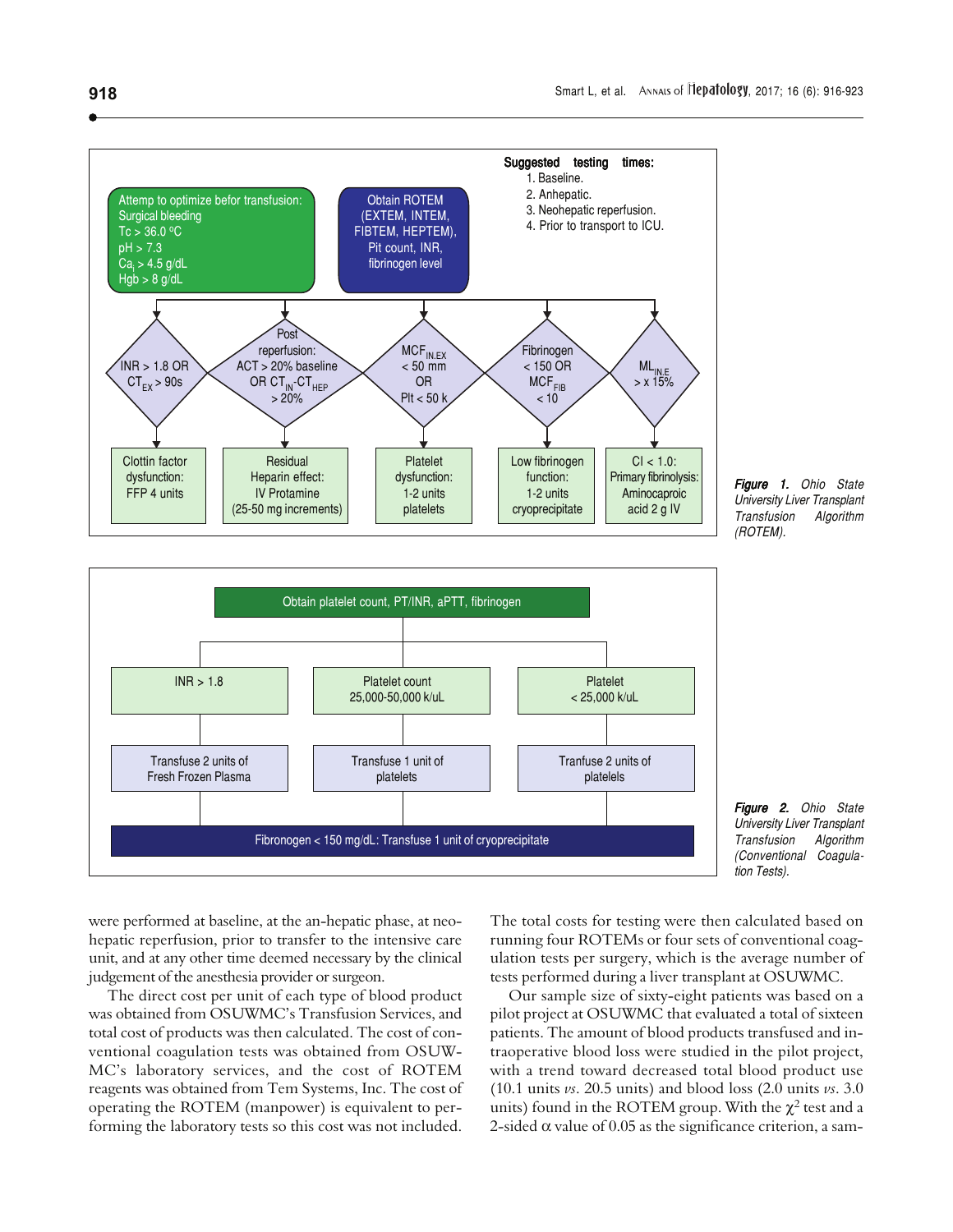ple size of thirty-four patients per group was calculated to provide 80% power to demonstrate the influence of RO-TEM on decreasing intraoperative blood loss during OLT.

Baseline patient characteristics as well as pre- and postprocedure laboratory values were compared between patients transfused using the ROTEM algorithm and CCT. Fisher exact tests were used to test for significant differences between the ROTEM and CCT groups with discrete variables such as race and gender. With continuous variables that were approximately normally distributed (BMI, MELD, and age), two-sample t-tests were used to test for significant differences between groups. Due to the non-normality of all laboratory values and ICU length of stay, nonparametric Wilcoxon rank-sum tests were used to test for significance.

Blood product usage and blood loss during OLT comparing ROTEM *vs.* CCT guided transfusion were also analyzed. Due to the non-normality of the data, nonparametric Wilcoxon rank-sum tests were used to test for significant differences between the two groups in terms of the use of the 5 different blood products and blood loss. The sum of pRBCs, FFP, platelets, cryoprecipitate, and salvaged blood in units was used as an indicator of total blood product use. Results are expressed as medians and interquartile ranges. A two-tailed P value  $< 0.05$  was considered significant.

## **RESULTS**

From May 2012 to December 2014, 68 consecutive patients who underwent OLT were included: 34 patients each in the ROTEM group and the CCT group. Patient characteristics were comparable between groups as shown in table 1. The reported MELD scores are calculated from laboratory data and exclude any exception points. Laboratory values prior to and immediately post OLT are presented in table 2. No significant differences were observed among the baseline laboratory values between groups. After surgery, both the INR and platelet count were significantly higher in the ROTEM group  $(2.0 \text{ vs. } 1.7, p = 0.01)$ and 98000 *vs.* 63000,  $p = 0.002$ , respectively).

The number of patients transfused each blood product is presented in table 3, along with the subsequent amount of each product transfused. Both individual blood products and the total of all blood products were compared between groups. Patients in the ROTEM group received significantly less FFP (4 units  $\nu s$ . 6.5 units,  $p = 0.02$ ) but more cryoprecipitate (2 units  $\nu$ s. 1 units,  $p = 0.04$ ). The total amount of blood products transfused was less in the ROTEM group but did not reach statistical significance (14.5 units *vs.* 17 units,  $p = 0.11$ ). The amount of blood transfused (pRBCs + salvaged blood) was also less in the ROTEM group (5.5 units  $\nu$ s. 8 units,  $p = 0.07$ ). Intraopera-

ROTEM  $(n = 34)$  CCT  $(n = 34)$ Age (years)\* 56 (50-59) 54 (48-59) Male sex (%)  $62$  65<br>BMI (kg/m<sup>2</sup>)\* 29 (27-34)  $30$  (24-34)  $29$  (27-34) BMI (kg/m<sup>2</sup>)<sup>\*</sup> Race White (%) 91 91 Non-White (%) 9 9 Indication for OLT **Hepatitis C virus cirrhosis** 11 13 13 Non-alcoholic Steatohepatitis 5 6 Alcoholic cirrhosis 5 4 Hepatitis C virus/Alcoholic cirrhosis Alpha-1 Anti-trypsin cirrhosis 3 0 Cryptogenic cirrhosis **3** 3 **Hepatitis B virus cirrhosis 1** 2 Auto-immune hepatitis 2 0 Primary sclerosing cholangitis 1 0 Acute liver failure 2 1 Primary biliary cirrhosis 1 0 Model for end-stage liver disease score\* 30 (23-33) 30 (23-33) 25 (18-30) Hepatocellular carcinoma (n) 10 10 13 10 13 10 13 10 13 10 14 15 16 17 17 18 18 19 19 10 11 11 12 12 13 10 12 Portal vein thrombosis (n) 2 Hypercoagulable state (n) and the contract of the contract of the contract of the contract of the contract of the contract of the contract of the contract of the contract of the contract of the contract of the contract of ICU Length of stay  $(days)^*$  3 (1-3) 30-day Mortality (n) 60-day Mortality (n) 2002 12:00 12:00 12:00 12:00 12:00 12:00 12:00 12:00 12:00 12:00 12:00 12:00 12:00 12:00 1

**Table 1.** Patient characteristics.

No difference was statistically significant. \* The data is expressed as medians and interquartile ranges.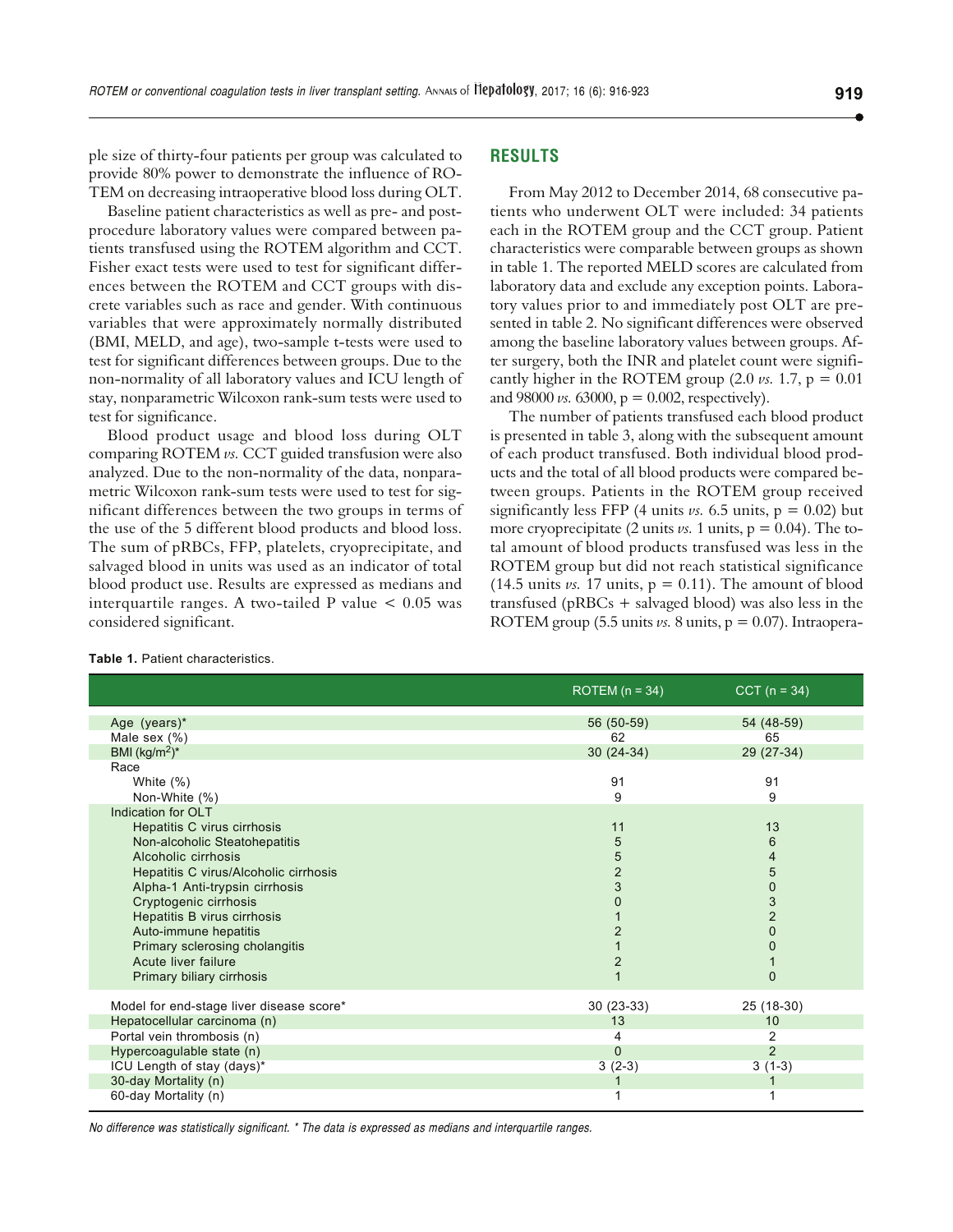|                         | Pre-OLT          |                  |         | Post-OLT        |                 |         |  |
|-------------------------|------------------|------------------|---------|-----------------|-----------------|---------|--|
|                         | <b>ROTEM</b>     | <b>CCT</b>       | P-value | <b>ROTEM</b>    | <b>CCT</b>      | P-value |  |
| Hemoglobin (g/dL)       | $9.9(8.6-12.6)$  | $10.5(8.9-12.1)$ | 0.7859  | $9.4(8.4-10.8)$ | $9.2(7.9-10.4)$ | 0.7578  |  |
| Platelets (K/uL)        | 73 (54-104)      | 66 (41-94)       | 0.3204  | 98 (69-114)     | 63 (49-87)      | 0.0016  |  |
| Fibrinogen (mg/dL)      | 166 (122-239)    | 212 (134-241)    | 0.3469  | 220 (168-234)   | 193 (163-235)   | 0.4433  |  |
| IN <sub>R</sub>         | $1.8(1.4-2.8)$   | $1.7(1.4-2.4)$   | 0.4645  | $2.0(1.7-2.3)$  | $1.7(1.5-2.0)$  | 0.0119  |  |
| Total Bilirubin (mg/dL) | $5.1(1.6-11.8)$  | $3.9(2.1-11.8)$  | 0.9658  | N/A             | N/A             | N/A     |  |
| Creatinine (mg/dL)      | $0.99(0.79-1.8)$ | $1.05(0.83-1.4)$ | 0.9024  | N/A             | N/A             | N/A     |  |

**Table 2.** Laboratory values pre- and post-OLT in two intervention groups.

The data is expressed as medians and interquartile ranges.

| <b>Table 3.</b> Number of patients and quantities of transfusions of blood products during OLT. |  |  |  |  |  |  |  |
|-------------------------------------------------------------------------------------------------|--|--|--|--|--|--|--|
|-------------------------------------------------------------------------------------------------|--|--|--|--|--|--|--|

| Intraoperative<br>transfusions | <b>ROTEM</b>                  |                                 | <b>CCT</b>                    |                          |                  |
|--------------------------------|-------------------------------|---------------------------------|-------------------------------|--------------------------|------------------|
|                                | <b>Patients</b><br>transfused | <b>Quantities</b><br>transfused | <b>Patients</b><br>transfused | Quantities<br>transfused | P-value          |
| pRBC<br>FFP28 (82)             | 28(82)<br>$4(2-7)$            | $4(2-8)$<br>30(88)              | 33 (97)<br>$6.5(4-14)$        | $5(4-12)$                | 0.1352<br>0.0152 |
| <b>Platelets</b>               | 27(79)                        | $2(1-4)$                        | 24(71)                        | $2(0-4)$                 | 0.7040           |
| Cryoprecipitate                | 25(73)                        | $2(0-3)$                        | 19 (56)                       | $1(0-2)$                 | 0.0339           |
| Cell Saver                     | 19 (56)                       | $1(0-3)$                        | 25(74)                        | $2(0-6)$                 | 0.1211           |
| <b>Total Product Use</b>       | N/A                           | 14.5 (8-27)                     | N/A                           | 17 (10-39)               | 0.1013           |
| pRBC + Cell Saver              | N/A                           | $5.5(2-11)$                     | N/A                           | $8(4-16)$                | 0.0661           |
|                                | <b>ROTEM</b>                  |                                 | <b>CCT</b>                    |                          |                  |
| Blood Loss in OR (mL)          | 2000                          | $(1500 - 3375)$                 | 3000                          | $(2000 - 7750)$          | 0.0375           |

All patients were included in the data set, regardless of transfusion status. The data is expressed as numbers and percentages or as medians and interquartile ranges. All products listed are in units, including combinations and totals. The number of patients transfused for each category was not statistically significant between the ROTEM/Conventional cohorts. P-values are for quantities transfused.

tive blood loss was significantly lower in in the ROTEM group  $(2.0 \text{ vs. } 3.0 \text{ L}, \text{p} = 0.04)$ .

Median ICU length of stay, 30- and 60- day mortality were the same in both groups. Two patients died in each group; causes of death were liver failure due to primary graft non-function in the ROTEM and cardiac arrhythmia in the CCT group (Table 1).

Direct cost results for blood products and testing are presented in tables 4 and 5. The total direct cost of blood products was less in the ROTEM group (\$103,786.09 vs \$123,067.01), table 4. Head to head cost of ROTEM laboratory testing was higher than CCT (\$9,356.80 *vs.* \$4,747.76), table 5. However, the overall cost of blood products plus laboratory testing was less in the ROTEM group (\$113, 142.89 *vs.* \$127,814.77).

#### **DISCUSSION**

In our comparison of ROTEM with conventional coagulation testing in liver transplant recipients, we found that the implementation of a ROTEM-based transfusion protocol during OLT led to significantly less intraoperative blood loss. We also noticed a decrease in transfusion of FFP and increase in cryoprecipitate, in the ROTEM group, as compared to the CCT group. Moreover, a decrease in total direct cost of blood products plus laboratory tests was observed in the ROTEM group.

Reduction in blood loss with the help of ROTEM is of clinical importance. Though intraoperative blood loss can be a somewhat subjective metric as it is estimated by the surgeon/anesthesiologist, the simultaneous decrease in salvaged blood use in the ROTEM group is supportive of these results. A Cochrane review by Gurusamy, *et al*. 16 also showed reduced blood loss and blood transfusion requirements with the use of thromboelastography in two included trials. Other studies do show reduction in blood transfusion but none is able to demonstrate reduced blood loss.5-7,17

Reduction in FFP transfusion and increase in cryoprecipitate in the ROTEM group in our study is in con-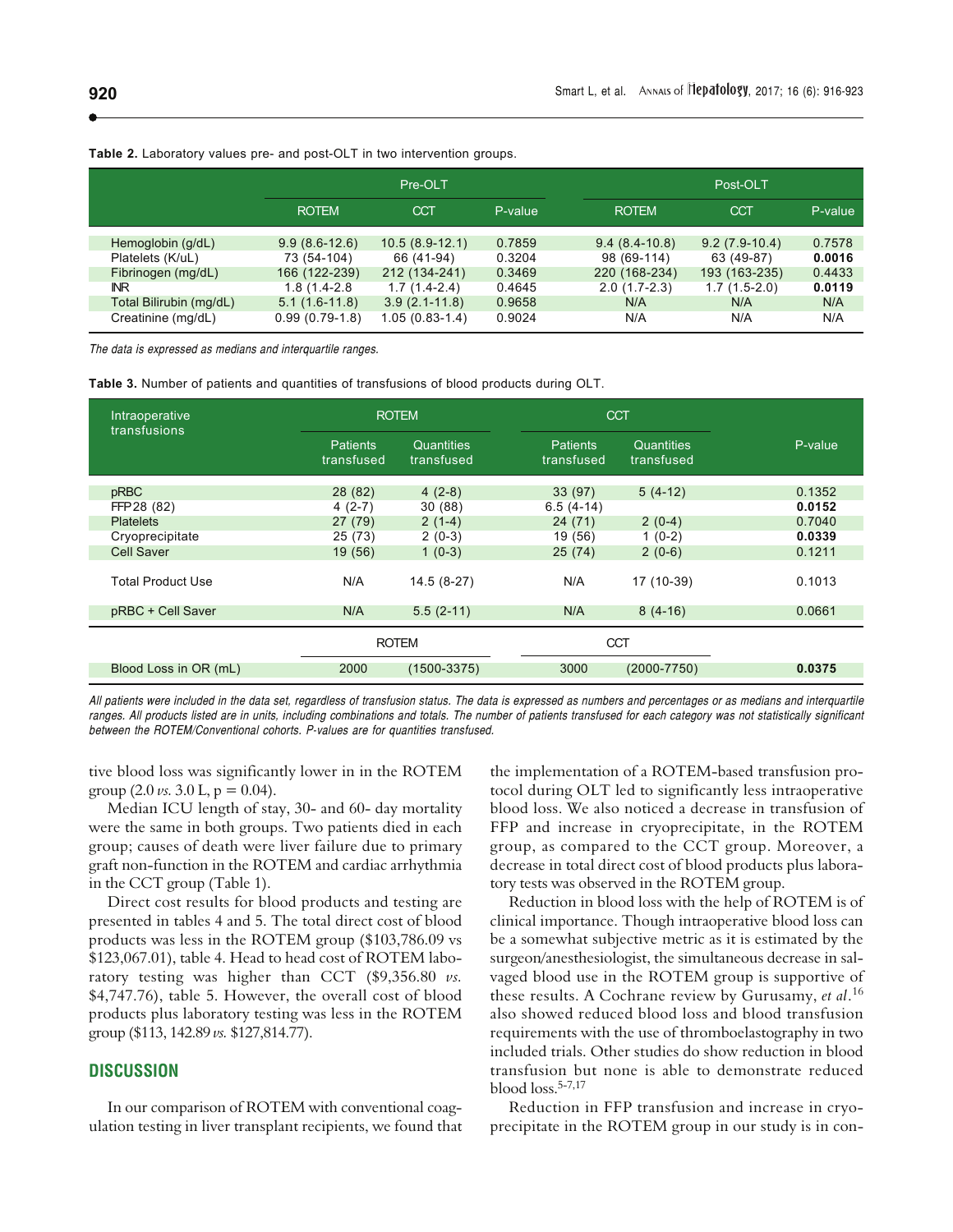| Intraoperative transfusions    | Cost/unit (USD) | <b>ROTEM</b><br>Cost (USD) | <b>CCT</b><br>Cost (USD) |
|--------------------------------|-----------------|----------------------------|--------------------------|
| pRBCs                          | 206.28          | 33,829.92                  | 46,000.44                |
| <b>FFP</b><br><b>Platelets</b> | 47.31<br>489.97 | 9,130.83<br>39,687.57      | 17,646.63<br>41,647.45   |
| Cryoprecipitate                | 335.33          | 21,137.77                  | 17,772.49                |
| Total                          |                 | 103,786.09                 | 123,067.01               |

**Table 4.** Direct cost of blood products during OLT.

All patients were included in the data set, regardless of transfusion status. USD: United States Dollar.

| Table 5. Cost comparison of ROTEM and Conventional Coagulation Tests. |  |  |
|-----------------------------------------------------------------------|--|--|
|                                                                       |  |  |

|                     | <b>ROTEM</b> | <b>CCT</b>          |            |  |
|---------------------|--------------|---------------------|------------|--|
| <b>Test</b>         | Cost (USD)   | <b>Test</b>         | Cost (USD) |  |
| <b>INTEM</b>        | 12.01        | PT/INR              | 6.73       |  |
| <b>EXTEM</b>        | 12.01        | PTT                 | 8.54       |  |
| <b>FIBTEM</b>       | 24.92        | Fibrinogen          | 9.37       |  |
| <b>HEPTEM</b>       | 19.86        | <b>CBC</b>          | 10.27      |  |
| Total               | 68.8         | Total               | 34.91      |  |
| Total (34 patients) | 9,356.80     | Total (34 patients) | 4,747.76   |  |

Costs were obtained from OSUWMCs laboratory and from Tem systems, Inc. USD: United States Dollar.

trast to the recent study by Roullet, *et al*.,6 which did not find any difference in these outcomes with implementation of their ROTEM-based transfusion algorithm. However, early study of ROTEM by Roullet, *et al.* resulted in an increased amount of fibrinogen transfusion.<sup>18</sup> Based on the lessons learned from early protocol they changed their transfusion policy resulting in minimized FFP use in their recently published study.<sup>6</sup> Authors of this study have also admitted to their change in practice evolved between 2008-2009 and 2012, and resulting low transfusion rate that was probably difficult to lower more, particularly for FFP.

Several previous studies have shown a decrease in transfusion of FFP with some reporting a decrease in overall blood product use with the implementation of a ROTEM-guided transfusion protocol.<sup>5-7,17</sup> Our results build on these prior studies also demonstrated a significant decrease in FFP and increase in cryoprecipitate use. Prior to implementation of the ROTEM-based transfusion protocol at our institution, FFPs were preferentially given to correct coagulopathy. However, once the RO-TEM-based algorithm was applied, cryoprecipitate was instead transfused more due to ROTEM's better assessment of coagulation. In a large retrospective, multicenter study, Gorlinger, *et al*. found a decrease in transfusion of FFP, pRBCs, and platelet concentrate with an increase in fibrinogen concentrate and Prothrombin Complex Concentrate (PCC) in visceral surgery and OLT after implementation of a ROTEM-based transfusion protocol.<sup>7</sup> Some blood products such as fibrinogen and PCC are not available for use in USA, therefore we used cryoprecipitate. Hence, our findings of increased use of cryoprecipitate need to be correlated with European centers' increased fibrinogen use.

While many studies have looked at the effect of a RO-TEM-based transfusion algorithm on blood product use, few have compared the cost of blood products and coagulation factors before and after the implementation of such a protocol. Despite the increased cost of laboratory testing, use of the ROTEM-based transfusion algorithm at our study center decreased the direct costs by 11.5%. Similarly, Gorlinger, *et al*. found a savings of 36% when comparing direct costs of blood products and coagulation factor concentrates after implementation of a ROTEMbased transfusion protocol in visceral surgery and OLT in Germany.7 Similarly, Spalding, *et al*. found a savings of 44% after implementation of ROTEM-based transfusion protocol in cardiac surgery.<sup>11</sup> Previously reported studies have not mentioned the cost of ROTEM testing, rather they reported the cost of blood products and coagulation factors. Despite the fact that the cost of ROTEM testing is almost twice the cost of conventional coagulation tests in our study, we felt these costs were important to elucidate. This finding suggests that it is not the cost of ROTEM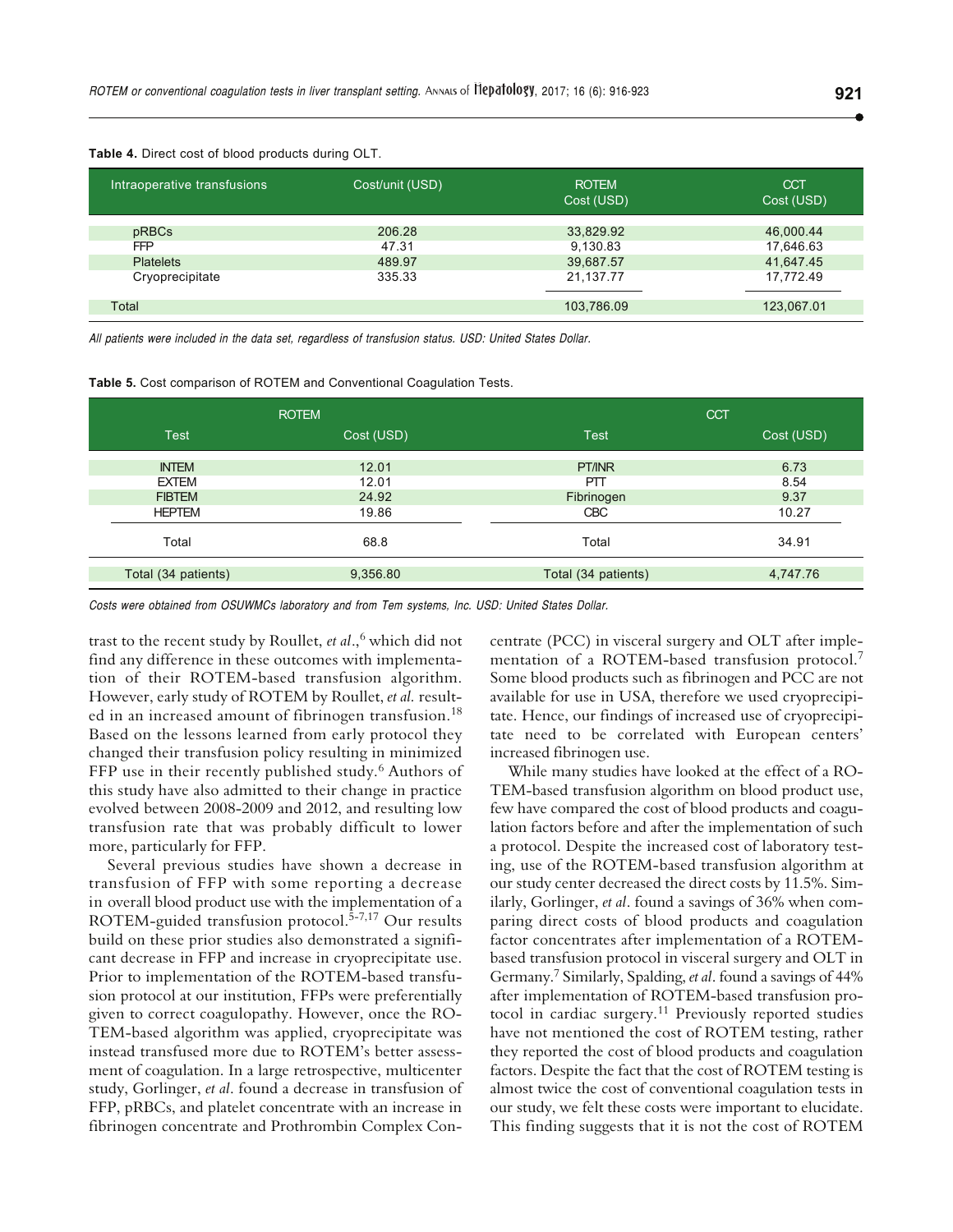testing but the reduction in cost of blood products linked to reduction in direct cost. Future studies are warranted to address total direct<sup>19,20</sup> and indirect hospital costs between groups and we speculate there would be a greater cost savings in the ROTEM group.

A key distinction of this study is the subjects we included in our analysis. Previous studies have only involved patients receiving transfusion, with their amount of blood products transfused included in the analyses.<sup>6,7</sup> Our study included all patients, regardless of transfusion status, as we felt this provided a more comprehensive assessment of intraoperative transfusion requirements. Our study also included sicker patients with liver disease as reflected by a higher MELD score of 30 and 25 in ROTEM and CCT groups, respectively.

One of the major limitations of our study is that we compared the ROTEM group with a retrospective cohort. The ROTEM group may have had a better perioperative experience from the surgeons/anesthesiologists perspective and may not be absolutely comparable to the experience in the CCT group. This is an important bias in this analysis, however, the two groups of patients were consecutive and our team of surgeons, anesthesiologists and hepatologists was unchanged during that time period. The majority of studies have used a similar study design, and no randomized trial is available in this area to our knowledge.

The implementation of a ROTEM-based transfusion protocol reduced intraoperative blood loss and FFP use during OLT. Furthermore, the reduction in total direct costs of blood products plus coagulation tests after implementation of the ROTEM-based transfusion protocol readily supports its safety and utility during OLT. Further studies are needed in larger cohorts to confirm the efficacy of ROTEM in OLT and assess its potential use in patients with acute liver failure or cirrhosis requiring transfusions.

#### **ABBREVIATIONS**

- **aPTT:** activated partial thromboplastin time.
- **CCT:** conventional coagulation tests.
- **BMI:** body mass index.
- **FFP:** fresh frozen plasma.
- **ICU:** intensive care unit.
- **INR:** international normalized ratio.
- **LT:** orthotopic liver transplantation.
- **OSUWMC:** The Ohio State University Wexner Medical Center.
- **pRBCs:** packed red blood cells.
- **PT:** prothrombin time.
- **ROTEM:** rotational thromboelastometry.
- **SCT:** Standard coagulation tests.

#### **FINANCIAL SUPPORT**

No grants or other financial support was received by any participating authors of this manuscript.

### **CONFLICT OF INTEREST**

All authors declare no conflicts of interest.

#### **ACKNOWLEDGEMENT**

None.

All authors participated in data collection, editing of the manuscript and contributed to the final version of this article.

#### **REFERENCES**

- 1. Weber CF, Gurlinger K, Meininger D, Herrmann E, Bingold T, Moritz A, Cohn LH, et al. Point-of-care testing: a prospective, randomized clinical trial of efficacy in coagulopathic cardiac surgery patients. *Anesthesiology* 2012; 117: 531-47.
- 2. Cacciarelli TV, Keeffe EB, Moore DH, Burns W, Busque S, Concepcion W, So SK, et al. Effect of intraoperative blood transfusion on patient outcome in hepatic transplantation. *Arch Surg* 1999; 134: 25-9.
- 3. More E, Jennings L, Gonwa TA, Holman MJ, Gibbs J, Solomon H, Goldstein RM, et al. The impact of operative bleeding on outcome in transplantation of the liver. *Surg Gynecol Obstet* 1993; 176: 219.
- 4. Görlinger K, Dirkmann D, Hanke AA, Kamler M, Kottenberg E, Thielmann M, Jakob H, et al. First-line therapy with coagulation factor concentrates combined with point-of-care coagulation testing is associated with decreased allogeneic blood transfusion in cardiovascular surgery: a retrospective, single-center cohort study. *Anesthesiology* 2011; 115: 1179-91.
- 5. Wang SC, Shieh JF, Chang KY, Chu YC, Liu CS, Long CC, Chan KH, et al. Thromboelastography-guided transfusion decreases intraoperative blood transfusion during orthotopic liver transplantation: randomized clinical trial. *Transplant Proc* 2010; 42: 2590-3.
- 6. Roullet S, Freyburger G, Cruc M, Quinart A, Stecken L, Audy M, Chiche L, et al. Management of bleeding and transfusion during liver transplantation before and after the introduction of a rotational thromboelastometry-based algorithm. *Liver Transplantation* 2015; 21: 169-79.
- 7. Gorlinger K, Fries D, Dirkmann D, Weber CF, Hanke AA, Schochl H. Reduction of fresh frozen plasma requirements by perioperative point-of-care coagulation management with early calculated goal-directed therapy. *Transfus Med Hemother* 2012; 39: 104-13.
- 8. Song JG, Jeong SM, Jun IG, Lee HM, Hwang GS. Fiveminute parameter of thromboelastometry is sufficient to detect thrombocytopenia and hypofibrinogenaemia in patients undergoing liver transplantation. *Br J Anaesth* 2014; 112: 290-7.
- 9. Montalto P, Vlachoglanrakos J, Cox DJ, Pastacaldi S, Patch D, Burroughs AK. Bacterial infection in cirrhosis impairs coagulation by a heparin effect: a prospective study. *J Hepatol* 2002; 37: 463-70.